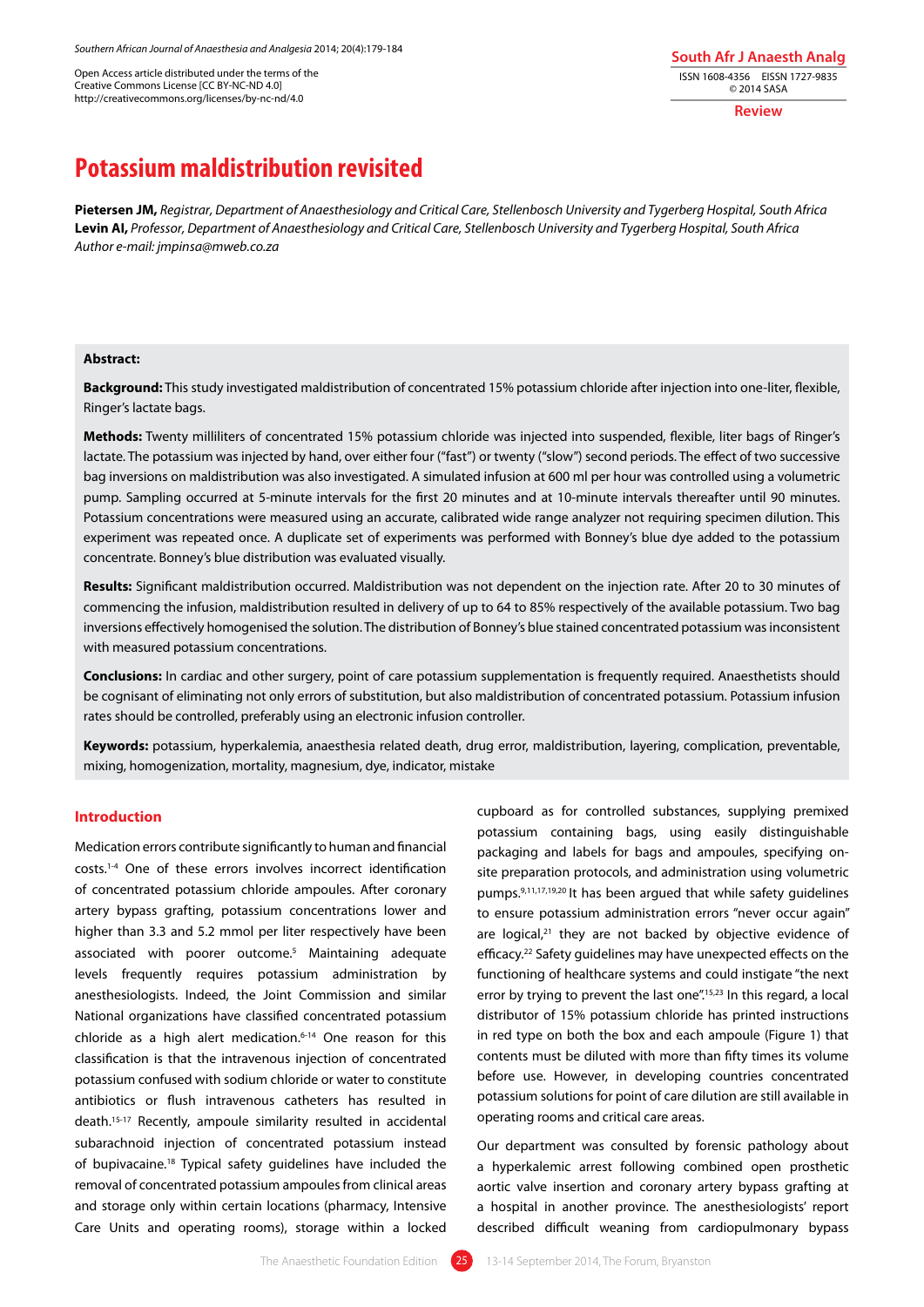

**Figure 1:** Concentrated potassium chloride box and ampoule indicating instructions for dilution before point of care use.

and detailed potassium concentrations of 4.7 and 3.9 mmol/L immediately before and after successful weaning from bypass respectively. After bypass, forty millimoles of concentrated 15% potassium chloride (Sabax, Adcock Ingram Critical Care, Johannesburg, South Africa) were injected into a full liter of Ringer's lactate and infused using a gravity dependent infusion controller at approximately 600 ml/hour. Twenty minutes after commencement of the infusion, asystole occurred with serum potassium of 16.1 mmol/L measured during successful resuscitation.

We considered the hyperkalemia might have been caused by maldistribution of the concentrated potassium added to the Ringer's lactate. Notwithstanding older descriptions, 24-28 we reinvestigated this phenomenon.

#### **Methods**

We designed a series of blinded, randomized, controlled, laboratory experiments to mimic the index scenario, which interrogated factors influencing concentrated potassium distribution after addition to Ringer's lactate. Institutional ethics committee approval was obtained (protocol number S13/05/107). Our null hypothesis was that in the absense of purposeful mixing, concentrated 15% potassium chloride solution distributes evenly after injection into a compressible liter bag of Ringer's lactate solution. Twenty milliliters of

#### **Table 1:** Experiment 1 protocol

Critical Care, Johannesburg, South Africa) was injected via the dependent injection port into a suspended, one liter (Viaflex®) Ringer's lactate container (Adcock Ingram Critical Care under license from Baxter International Inc., Johannesburg, South Africa). Each injection was performed using a new 20 ml syringe (Surgiplus®, China) attached to a new 18 gauge, 40 millimeter long, hypodermic injection needle (Surgiplus®, China) inserted into the 40 mm injection port of the Ringer's lactate container. The concentrated potassium was manually injected either "slowly" over approximately 20 seconds (1ml/s) or "rapidly" over 4 seconds (5ml/s). One "slow" injection bag was purposefully mixed, the bag being inverted twice over 2 seconds. The control was a liter bag of Ringer's lactate to which 20 ml of normal saline had been added over 4 seconds. Braun Infusomat® FM pumps (Infusomat fmS, B Braun Melsungen AG, Melsungen, Germany) using Infusomat® tubing set (TK 200) were used to control the infusion rate at 600 ml per hour. The infusion set was primed before addition of solute to the Ringer's lactate. The experimental order was randomized by blind card draw. To avoid bag manipulation, a paper label was attached to each drip hook. Sampling occurred immediately on commencement of the infusion, thereafter every 5 minutes for the first 20 minutes, and at 10-minute intervals for the following 70 minutes. Five-milliliter samples were collected in barcoded, sterile. plastic laboratory test tubes. Potassium concentrations were analyzed within 2 hours of samples collection. Analysis was performed using a SYNCHRON CX 5 System (Beckman Coulter, Fullerton, CA, USA.) with a potassium analytical range between 2.0 to 200.0 mmol/ liter. Samples were not diluted. SYNCHRON CX 5 calibration and quality control results, performed immediately prior to sample analysis, were to be within specified standards for analysis to happen. Experiment 1 was repeated one month later, the former and latter experiments referred to for example as "Control 1" and "Control 2" respectively (Table I). Data was entered into an Excel® spreadsheet (Microsoft Excel® for MAC 2011, Microsoft Corporation, Redmond, USA) for calculation and graphing of the delineated scenarios. To calculate dose, the trapezoid rule was applied to the measured potassium concentrations. The primary endpoints in Experiment 1 were the concentrations and doses of potassium delivered over a 90-minute infusion.

concentrated 15% potassium chloride (Sabax, Adcock Ingram

Similar experiments (Experiment 2) investigated maldistribution by interrogating the color distribution occurring after 1 ml of

| <b>Experimental Arm</b> | <b>Injection time</b> | <b>Solute</b>   | <b>Bag inversion</b> | Timing          |
|-------------------------|-----------------------|-----------------|----------------------|-----------------|
| Control 1               | 4 seconds             | 20 ml 0.9% NaCl | <b>No</b>            | <b>Baseline</b> |
| Control 2               | 4 seconds             | 20 ml 0.9% NaCl | No                   | 1 month         |
| Agitate 1               | 20 seconds            | 20 ml 15% KCl   | <b>Yes</b>           | <b>Baseline</b> |
| Agitate 2               | 20 seconds            | 20 ml 15% KCI   | Yes                  | 1 month         |
| Slow 1                  | 20 seconds            | 20 ml 15% KCl   | <b>No</b>            | <b>Baseline</b> |
| Slow 2                  | 20 seconds            | 20 ml 15% KCI   | No                   | 1 month         |
| Fast 1                  | 4 seconds             | 20 ml 15% KCl   | <b>No</b>            | <b>Baseline</b> |
| Fast 2                  | 4 seconds             | 20 ml 15% KCI   | No                   | I month         |

NaCl is sodium chloride solution; KCl is potassium chloride solution.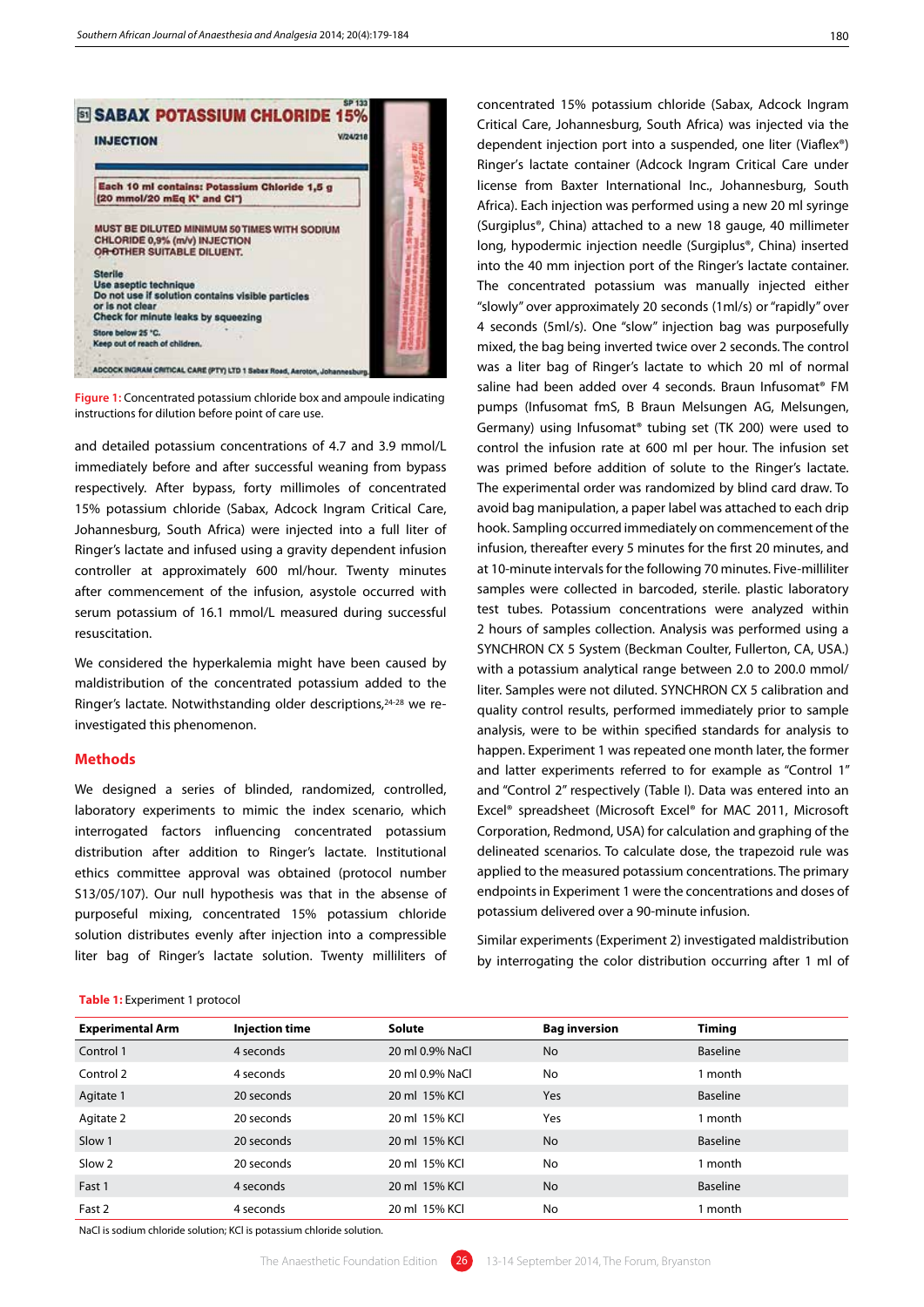Bonney's blue, a dye comprising crystal violet and brilliant green, (Hospital Supplies, Pretoria, South Africa) had been added to 19 ml concentrated 15% potassium chloride or 19 ml of normal saline. No formal quantification of this aspect of the study was made. Homogenization was evaluated by visual inspection of the color distribution of the Bonney's blue using photographs taken with a Panasonic Lumix DMC-FZ18, 18 x Optical Zoom, (Matsishita Electric Industrial Company, Osaka, Japan) before and 5, 30, 60 and 90 minutes after adding concentrated potassium chloride and commencing the simulated infusion. This protocol was not repeated.

# **Results**

# *Experiment 1: Potassium concentrations*

In both the "Control", and "Agitate" experiments, potassium concentrations were constant over the 90-minute experimental period, averaging 5.2 and 45.8 mmol/l respectively (Table 2). The rate of potassium delivery was constant in the "Control", and "Agitate" experiments.

In both the "Fast" and "Slow" experiments, potassium concentrations and delivery rates (Table 2, Figure 2) peaked at the five minute measurement, and decreased progressively thereafter, becoming clinically indistinguishable from control sometime between the 50 to 80 minute measurements. Peak potassium concentrations were 165.1 and 268.1 mmol/l in the "Fast" experiments, and 85.2 and 230.1 mmol/l in the "Slow" experiments (Table 2). Potassium dose rates peaked during the second five minute interval, averaging 9.4 and 7.0 mmol per five minutes for the "Slow" and "Fast" experiments respectively (Figure 2).

When considering delivery as a percentage of total available potassium, 33 and 25% (representing 15.0 and 11.1 mmol) would have been administered with the initial 100 millilitres in the Fast and Slow experiments respetively. After 300 millilitres of fluid delivery, 71 and 67% of the total available potassium represeting 32.0 and 32.3 mmol of potassium in the Fast and Slow experiments respectively, would have been administered (Figure 3).

### *Experiment 2: Colour distribution using Bonneys blue dye*

Photographs of stained potassium chloride 5 minutes after injection demonstrated a homogenous blue color in the "Control" and "Agitate" experiments (Figure 4). In the "Slow" experiment**,**  the colour was distributed in the lower half of the Ringer's lactate bag while in the "Fast" experiment, the blue colouration spread higher. Sixty minutes after commencing the infusion, the dye in



**Figure 2.** Potassium dose rate (mmol per 5 minutes) versus time at an infusion rate of 600 ml per hour. In all Fast and Slow experiments, a peak in the potassium dose rate was observed at the ten minute interval. At peak rates in this graph, more than half an ampoule of concntrated potasssium would have been delivered over a five minute period. The extremely rapid dose rate decline is indicative of severe maldistribution. The similar shape of the curves is indicative of the interactions between density and turbulence, these factors promoting maldistribution and homogenization respectively. The constant dose rate in the "Agitate" and "Control" bags is indicative of potassium homogenization.

**Table 2:** The measured potassium concentrations (mmol/l) in fluid discharged from each liter Ringer's Lactate container. The number "1" denotes the first performance of the experiment and the number "2" the second performance of the experiment. See "Methods" section for explanation of slow, fast agitated and control experiments. The slightly lower oncentration of potasium in the control group is a result of saline dilution. The "0 minute" measurements that effectively represent infusion set prime, are very close to the 5.3 mmol/l potassium concentrations expected in ringers lactate. The higher initial concentration measured in the "fast" experiment was due to air bubbles activating the pump alarm, necessitating flusing of the giving set.

| Time<br>(mins) | <b>Slow</b><br>1 | <b>Slow</b><br>2 | Fast<br>1 | Fast<br>2 | Control | Control<br>2 | <b>AgitateAg</b><br>L. | <b>Agitate</b><br>2 |  |
|----------------|------------------|------------------|-----------|-----------|---------|--------------|------------------------|---------------------|--|
| $\bf{0}$       | 5.31             | 5.28             | 5.27      | 15.68     | 5.28    | 5.28         | 5.82                   | 5.28                |  |
| 5              | 85.19            | 230.05           | 165.05    | 268.14    | 5.18    | 5.16         | 53.62                  | 50.70               |  |
| 10             | 83.39            | 160.55           | 134.69    | 177.77    | 5.09    | 5.17         | 50.21                  | 52.99               |  |
| 15             | 81.09            | 127.85           | 119.34    | 106.90    | 5.13    | 5.18         | 48.49                  | 52.78               |  |
| 20             | 80.01            | 108.61           | 103.49    | 40.75     | 5.15    | 5.18         | 47.84                  | 52.64               |  |
| 30             | 73.45            | 82.72            | 65.39     | 15.72     | 5.09    | 5.17         | 46.63                  | 52.43               |  |
| 40             | 60.91            | 36.25            | 13.96     | 14.25     | 5.13    | 5.13         | 46.63                  | 52.15               |  |
| 50             | 44.55            | 6.81             | 5.49      | 13.36     | 5.09    | 5.23         | 46.38                  | 52.43               |  |
| 60             | 27.82            | 5.65             | 5.46      | 12.53     | 5.15    | 5.24         | 45.95                  | 51.87               |  |
| 70             | 17.18            | 5.56             | 5.42      | 11.56     | 5.16    | 5.19         | 45.09                  | 52.08               |  |
| 80             | 7.14             | 5.56             | 5.44      | 10.33     | 5.13    | 5.17         | 44.91                  | 51.39               |  |
| 90             | 5.54             | 5.51             | 5.49      | 7.87      | 5.17    | 5.20         | 41.03                  | 50.63               |  |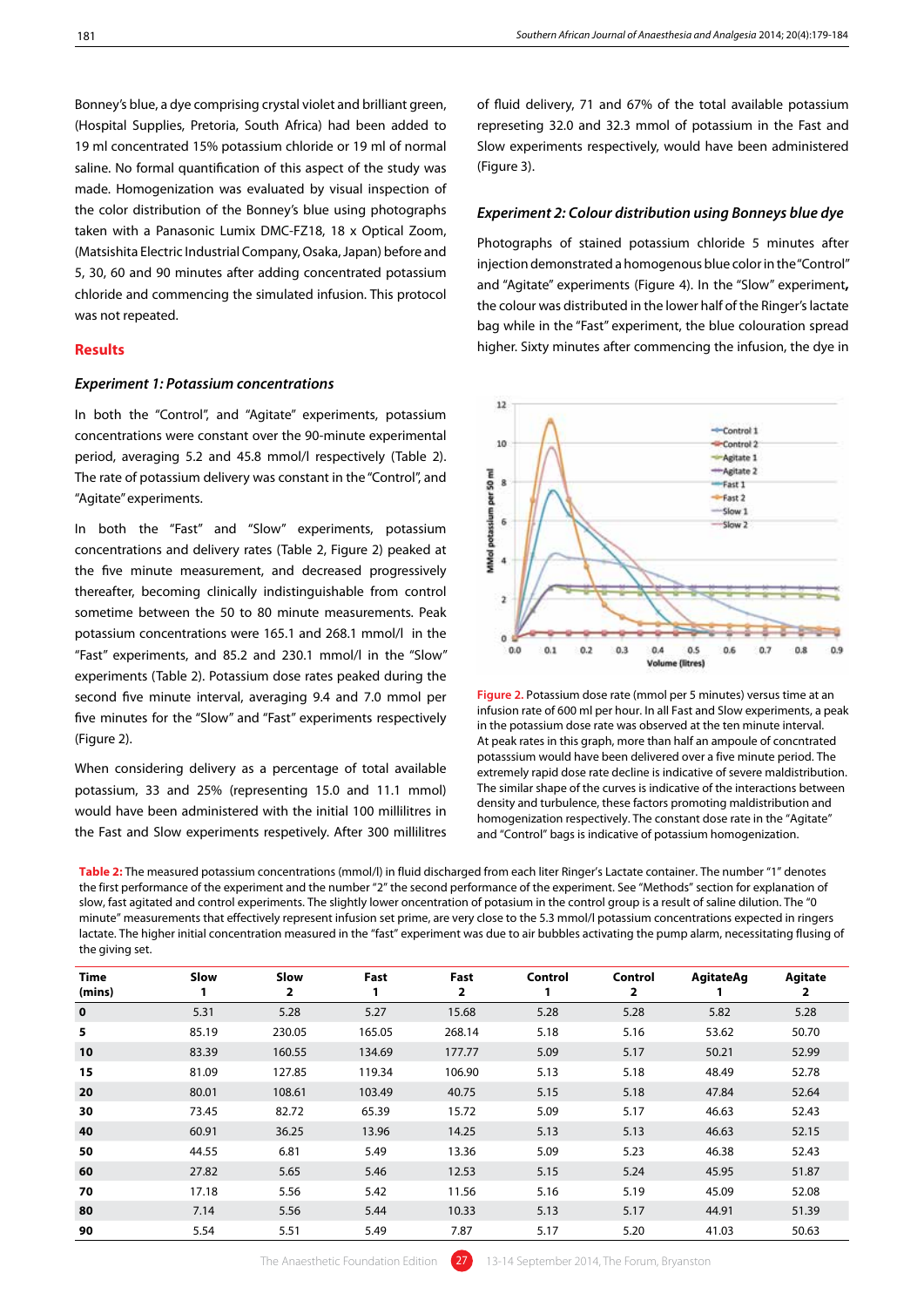the "Slow" experiment was completely eliminated while in the "Fast" bag, a small amount of dye was still present (Figure 5).

# **Discussion**

Following injection of concentrated potassium chloride into suspended, flexible one-liter Ringers lactate infusion bags, clinically concerning maldistribution was observed. Fifteen minutes after commencing a simulated 600 ml per hour infusion, maldistribution would have resulted in fourfold greater potassium delivery than if homogenized. This fourfold difference in the maldistributed compared to the homogenised solutions would have caused 25.4 versus 7.5 mmol of potassium to be delivered to a pateint. Such a substantial dose, possibly in combination with a low cardiac output, was the likely cause of hyperkalemia and cardiac arrest in the index case. Our null hypothesis was thus rejected.



**Figure 3.** Percentage of total potassium available in the liter of fluid infused versus volume infused. With the worst maldistribution, approximately 80% of the available potassium would potentially have been delivered to the patient in the first 250 ml of carrier fluid. The almost straight line relationships in the Control and Agitated experiments indicate a constant potassium infusion rate.



**Figure 4.** Distribution of potassium chloride stained with Bonney's blue in ringers lactate five minutes after commencing infusion. A homogenous blue color is visible in the "Agitate C5'" and "Control D5'" experiments. In the "Slow A5'" experiment**,** the colour was distributed in the lower half of the bag while in the "Fast B5'" experiment, the blue colouration spread higher.

Cognitive psychology categorizes unintentional drug errors into firstly, failure to execute a good plan and secondly, correct execution of an inappropriate plan.<sup>23,29,30</sup> The first type of error is defined as either "slips" (lack of attention), or "lapses" (omission due to memory failure), occurring during routine tasks requiring little cognitive input. The latter type of error are termed "mistakes" which occur when a normally good plan is misapplied, $23,30$ potassium maldistribution conforming to this definition.

Remedial guidelines aimed at eliminating concentrated potassium errors make little if any mention of maldistribution. Research similar to that performed in this study has invariably followed unintended hyperkalemia due to maldistribution, 31-38 the first report by Williams in 1973 concurring with this impetus. Such experiments (Table III) have typically involved syringing (13 to 40 mmol) concentrated potassium into flexible intravenous fluid bags. Results generally echo our findings, unmixed bags consistently revealing maldistribution with impressive peak concentrations (e.g. 930<sup>31</sup> and 1351<sup>32</sup> mmol/liter) and the bulk (70 to 80%) of added potassium delivered within 20 minutes of the infusion commencing.31,32,36-40 Maldistribution can also occur with heparin, insulin,<sup>32</sup> chlorthiazide, diphenylhydantion,<sup>38</sup> or magnesium,41 the severity of the latter similar to that observed with potassium.41

More rapid injection rates would be expected to induce turbulence and greater homogenization, but this was not observed in our experiments. Surprisingly little is known about how injection rate affects homogenization as most experiments standardized this parameter.<sup>31,32,35,37</sup> The data variation resulting from the manual potassium injection in our study is nevertheless illustrative of what probably occurs clinically. It also emphasizes maldistribution is primarily related to difference in density (baricity) of solute and solvent, hyperbaric solutions gravitating to the bottom of the intravenous fluid container. The specific gravity of both sodium chloride 0.9% and Ringer's lactate are 1,0045 g/ml(40) while that of 15% potassium chloride is 1,084 to 1,093 g/ml at 21°C.34,37,39 Anesthesiologists are conversant with baricity, epito-



**Figure 5.** Distribution of potassium chloride stained with Bonney's blue in ringers lactate thirty and sixty minutes after commencing infusion in the Fast and Slow experiments. Sixty minutes after commencing the infusion, the dye in the "Slow A60'" experiment was completely eliminated while in the "Fast B60'" bag, a small amount of staining was still present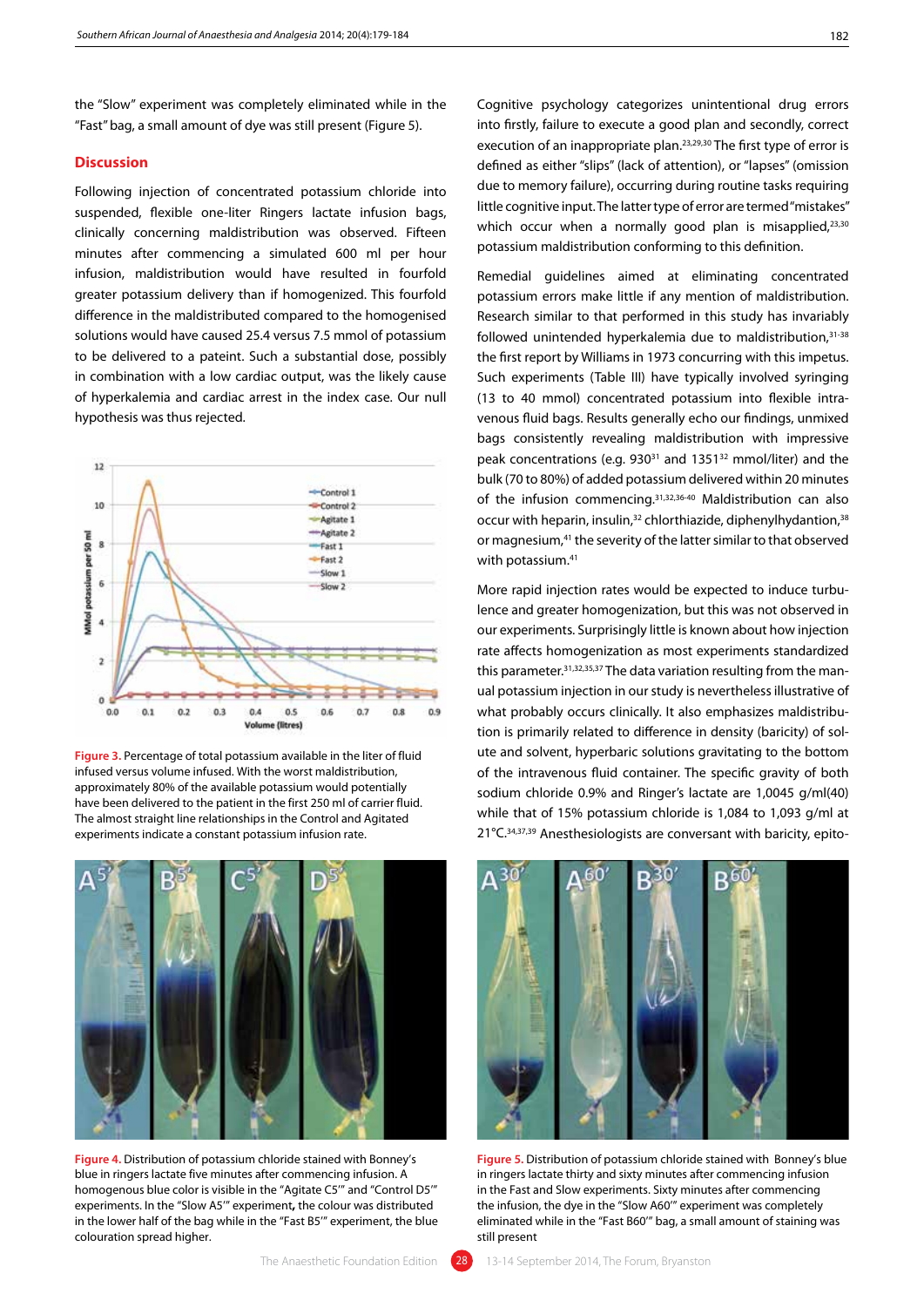mized by the directionality of intrathecally administered hyperbaric local anesthetic solutions.18 Maldistribution has previously featured in anesthesia related problems, being blamed for local anesthetic neurotoxicity.42,43

Purposeful mixing largely eliminates solute maldistribution. One,<sup>35</sup> two (this experiment)<sup>38,39</sup> three<sup>41</sup> and six<sup>32, 37</sup> fluid bag inversions all effectively homogenized potassium or magnesium containing solutions. Manually shaking a hanging bag also proved effective.40 Squeezing or adding the potassium solute with the initially bag on its side and then hung upright, ameliorates but does not eliminate the problem.37,44 Thirteen cycles of normal handling, described as a removal of the bag from the drip stand, addition of potassium, and return of the bag to the hook, were needed to facilitate complete mixing.40 Longer standing times, probably due to Brownian motion,<sup>37</sup> improve solute and solvent mixing by between 10.5<sup>40</sup> to 50%,<sup>37</sup> but on its own, is unreliable.<sup>34</sup> Combining a short (10 second) injection time, horizontal initial bag position, and needle parallel rather than at 45° to the long axis of the bag afforded the least maldistribution; however this combination was still insufficient to guarantee adequate, safe mixing.40 Maldistribution is aggravated by longer injection ports, short needles, and partial (<1 cm) insertion of the needle into the bag.33,35,36 Wave reflection likely explains the good homogenization invariably observed after potassium is injected into rigid (glass) or semirigid (polyolefin) containers.31,32,35,37,38 Intravenous resuscitation fluids are seldom presented in glass containers.

In the index case, potassium supplementation rate was intended to be 0.34 mmol/kg/hour, this being at the upper end of the Evers and Maze's(46) recommended range of 0.2 to 0.4 mmol/kg/hour. Exact infusion rates should be based on serum potassium levels and the presence of hypokalemia related complications. Intravenous supplementation at abovementioned rates should be accompanied by monitoring of EKG rhythm and morphology, and frequent potassium serum concentrations.

The SYNCHRON CX 5 System used in this study to measure potassium concentrations, had a measurement range wide enough not to require sample dilution. This avoided error magnification, a significant advantage over similar studies. Potassium measurement techniques in similar studies have included a flame photometer, 32,35,38 the former specifying 200fold sample dilution, a digital refractometer<sup>37</sup>, and a potassium ion specific electrode requiring 1000 fold dilution.<sup>34</sup> Another study measured chloride concentrations with a formula used to derive potassium concentrations.<sup>40</sup>

Various coloured dyes (methylene blue,<sup>31</sup> indigo carmine<sup>33</sup>) have been used to visually evaluate potassium distribution. Despite objective measurements not clouding our visual assessments, distribution of potassium and Bonney's blue appeared inconsistent. This discrepancy imitates that distribution depends on the independent densities of solute, an important consideration when implementing the potentially valuable suggestion of adding dye to indicate solute maldistribution.<sup>41</sup> The potentially valuable suggestion of including coloured

indicators to solutes needs consideration of their relative densities.

Study limitations include non-standardization of the potassium chloride injection rate as we did not have a device capable of simulating addition of 20 milliliters of potassium over eiether 20 or 4 seconds, this necessiating infusion rates of 3600 and 18000 ml/hour respectively. Nonetheless, this limitation was revealing regarding factors influencing solute maldistribution.

Statistical analysis was not performed as the experiment was aimed at reproducing index case events and interrogating the hypothesis. Furthermore, the aim was not to perform a descriptive, population-based study, but to highlight and demonstrate an important issue. The duplicate experiments produced close enough results, further experiments were thus regarded as superflous, and financial and resource constraints also limited study repetitions. The double bag inversion should be further investigated as a reliable, simple method of potassium and other solute homogenization.

In conclusion, remedial guidelines have hitherto focused on eliminating errors of potassium substitution rather than maldistribution.21 The potential gravity of concentrated solute maldistribution was highlighted by the index case and confirmed in the experiment,<sup>45</sup> a significant driver of this study being to highlight these dangers. To our knowledge, premixed solutions specifically for intravenous potassium supplementation are not commonly supplied by South African in-hospital pharmacies. Physicians and nurses in critical care areas in South Africa and possibly many other developing countries, likely still mix solutions for potassium supplementation themselves. Inversion of intravenous fluid containers at least twice after solute addition appears to be a simple and effective method of eliminating maldistribution. Other cornerstones of safe therapy include not treating mild, uncomplicated hypokalemia, and monitoring plasma concentrations and EKG during intravenous potassium administration. Solutions containing significant potassium concentrations should ideally have their rate regulated with an electronic infusion controller. The maximum dose reccomendations of 0.2 to 0.4 mmol/kg/hour should be respected.

#### **References:**

- 1. To err is human: building a safer health system. Washington, D.C.: National Academy Press; 2000. 312 p.
- 2. Pinilla J, Murillo C, Carrasco G, Humet C. Case-control analysis of the financial cost of medication errors in hospitalized patients. The European journal of health economics : HEPAC : health economics in prevention and care. 2006 Mar;7(1):66-71.
- 3. Glavin RJ. Drug errors: consequences, mechanisms, and avoidance. British journal of anaesthesia. 2010 Jul;105(1):76-82.
- 4. National Coordinating Council for Medication Error Reporting and Prevention. Available from: http://www.nccmerp.org.
- 5. Wahr JA, Parks R, Boisvert D, et al. Preoperative serum potassium levels and perioperative outcomes in cardiac surgery patients. Multicenter Study of Perioperative Ischemia Research Group. JAMA : the journal of the American Medical Association. 1999 Jun 16;281(23):2203-10.
- 6. Medication error prevention-potassium chloride. Sentinel event alert / Joint Commission on Accreditation of Healthcare Organizations [Internet]. 1998 1):[1-2 pp.]. Accessed 10 November,